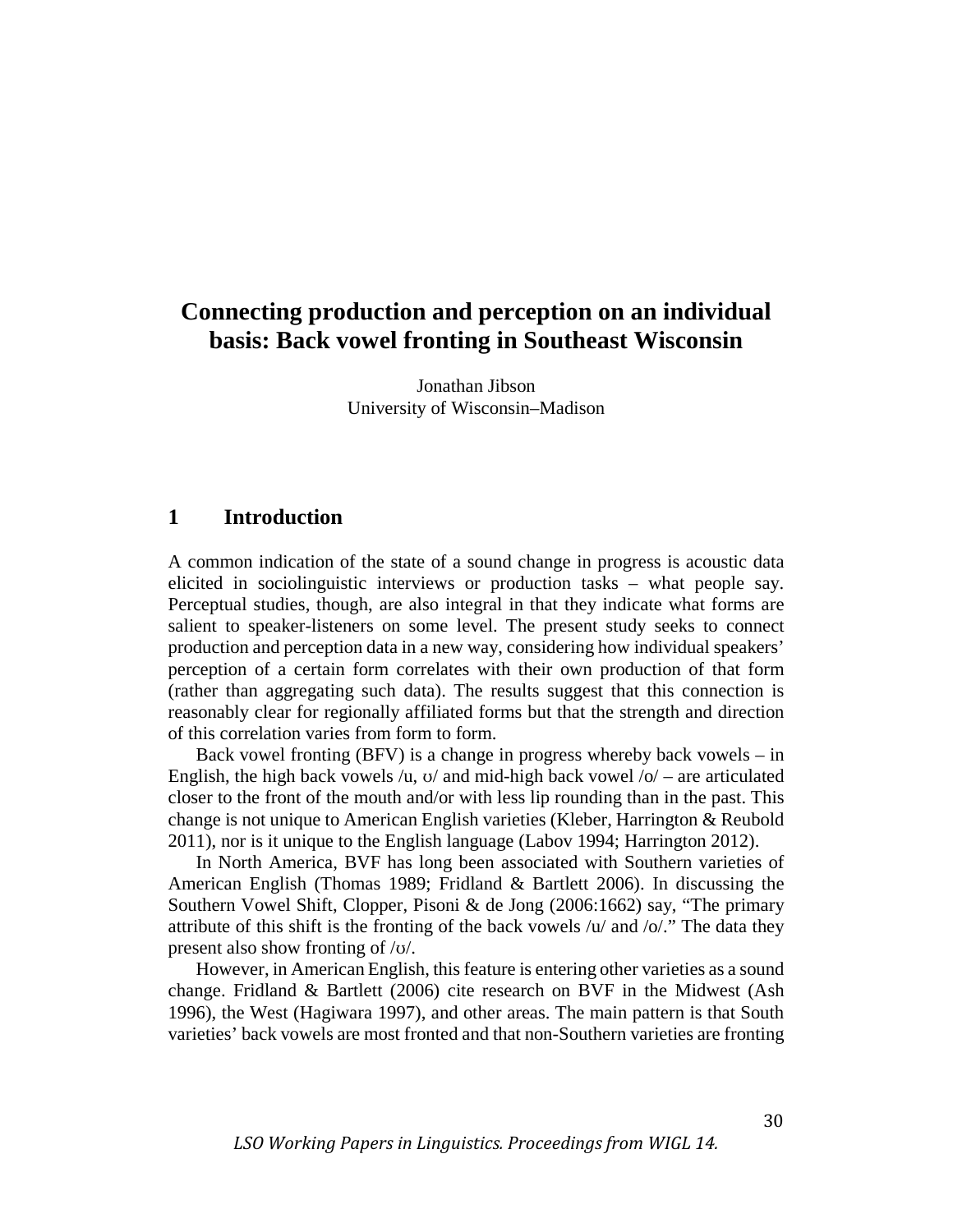/u/ more than /o/. Baronowski (2008:528), in discussing this general spread, adds this caveat: "Although there have been reports of /uw/ fronting in the North … the dialect remains conservative in the fronting of /ow/." In this way, BVF marks different regionally affiliated dialects differently: Southern varieties front the higher back vowels the most, the Midlands and the Western varieties front them but to a lesser extent, and (Inland) Northern varieties front /u, ʊ/ the least and do not front /o/. What we do not know, however, is whether speakers are actually aware of these differences.

Perceptual data can enrich acoustical findings. That is, in studying speech, assessing what people say is completed by assessing what people hear. In Plichta & Preston (2005), an audio recording of the word *guide* was resynthesized into progressively more monophthongal steps from a fully diphthongal one, and participants were asked to place each audio clip on a north-to-south map with nine potential cities. In the end, participants rated the fully diphthongal step as most northern and each successive step as more southern without exception. Here, when speakers knew what the word was, they relied on their belief that monophthongal /ai/ is a Southern American English feature and responded as such.

Fridland, Bartlett & Kreuz (2004:4,13) discuss the importance of connecting production and perception data. They articulate succinctly the question as "whether speakers are more perceptually aware of changes they themselves take part in." Their findings indicate the following as an answer to that question:

The ability of participants to accurately rate differences between vowel variants and assign scores appears to vary, depending on whether the local community speech norms involve those particular variants and whether those variants are shared with other regions (e.g., back vowel fronting). … So, the shifts that affect Memphians in particular, not only Southerners in general, appear to be most salient perceptually to listeners [in Memphis].

The connection between production and perception has largely been sought out by comparing the results of related but disparate studies. Perceptual studies like that of Fridland, Bartlett & Kreuz (2004) draw on the solid literature on the Northern Cities and Southern vowel shifts for production data (see the first paragraph of their article for references). This approach typically aggregatesand generalizes results from large numbers of participants. The connection between one person's production and perception – and the difference between that and the connection between another person's production and perception – can be obscured in the process. Harrington, Kleber & Reubold (2008) come closer to investigating the individual connection, comparing the production and perception of back vowels for the same group of individuals, but the results are reported only in averages and not on a person-by-person basis.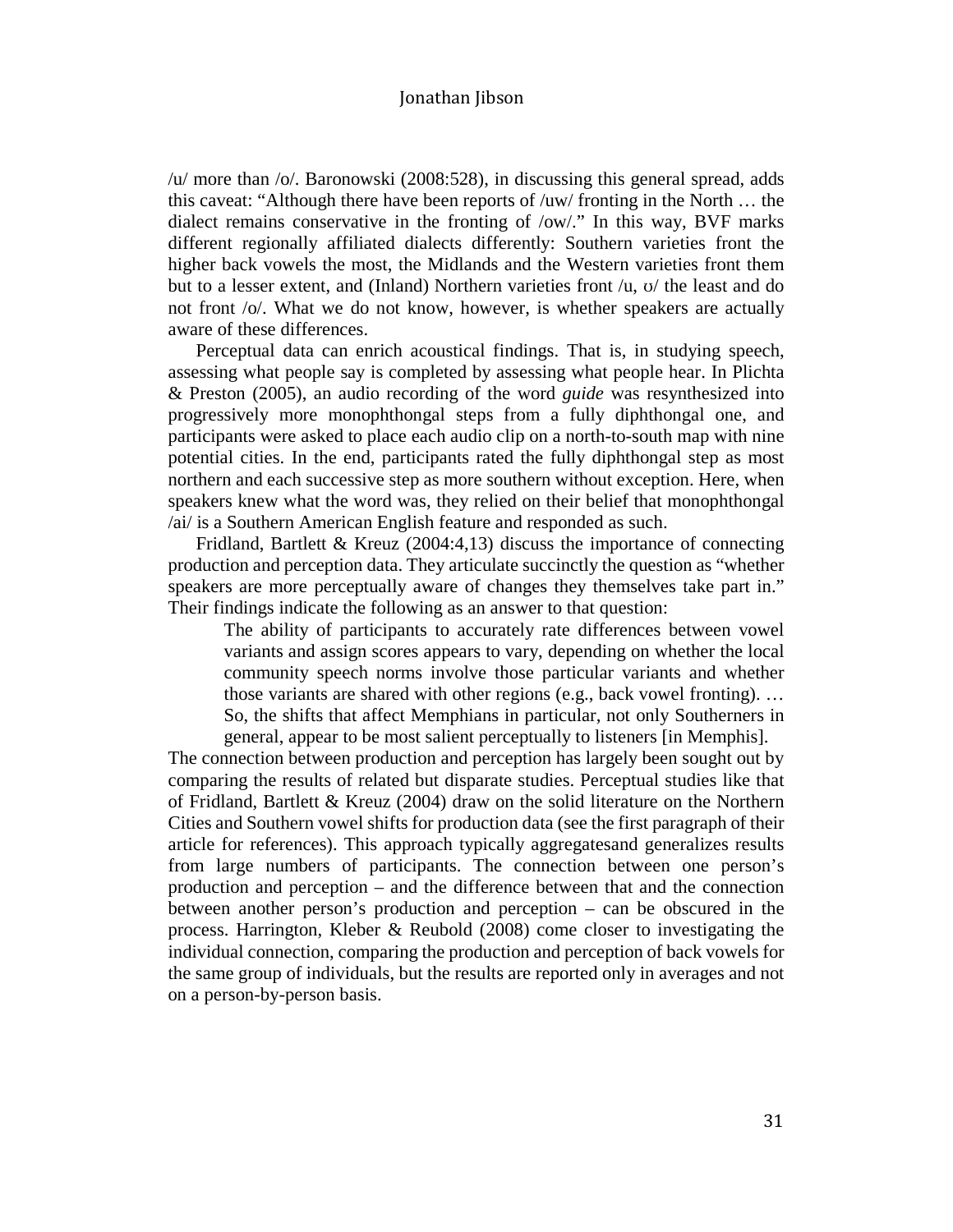Natvig (2014) explored /æ/ raising experimentally in order to understand how one's productin of this American regionalism relates to one's perception of it. Preapical and prevelar /æ/ tokens were elicited from participants, after which participants judged the same tokens recorded from others of varying raising patterns as being from the North (with prevelar raising), the Northern Cities (with preapical raising), or the Midlands area (with no raising). He found that participants with little versus much raising in their production tended to pattern alike in their perception judgments. However, these results came from grouping participants into "raisers" and "non-raisers," a decision that was intuitive and obvious to make after the production data came in (Natvig, personal communication, 23 December 2016). Although this is more individualized than any other data I have yet found, it still does not treat every individual differently in terms of their gradient production.

With these considerations, I come to my basic research questions. Will I find the same acoustic results from production data with respect to BVF that have been established in the literature? Do Wisconsin speakers use BVF as a regional marker? Does the answer to the second question depend on the answer to the first question? Based on these questions, I hypothesize as follows:

- 1. The group of participants will perceive changes better in *hoed* than *hood*/*who'd*.
- 2. The group of participants will front *who'd* and *hood* somewhat but not *hoed*.
- 3. Individual participants producing a more fronted back vowel will better perceive differences in F2 for that vowel than individual participants with less fronted back vowels will.

# **2 Methodology**

#### **2.1 Stimuli**

The audio stimuli were collected first. These came from five female speakers born and raised near Green Bay, Wisconsin and one female speaker born and raised near Raleigh, North Carolina. All speakers were personal acquaintances. These speakers were recorded reading a text that elicited three tokens each of *who'd, neighborhood,* and *Hode/hoed*. This text is included as Appendix A. The use of *neighborhood* instead of *hood* was simply a constraint of writing a sensible narrative. A narrative was used instead of a word-in-frame reading list because the former was a more natural task for participants and thus made them more amenable to participating.

The formant values of F1, F2, and F3 were measured for the *hoed, hood,* and *who'd* tokens, and a separate audio clip was made for each token. One speaker, given the label WI, was selected for analysis, and one token each from *hoed, hood,* and *who'd* were used as test items in the present study. Likewise, the most natural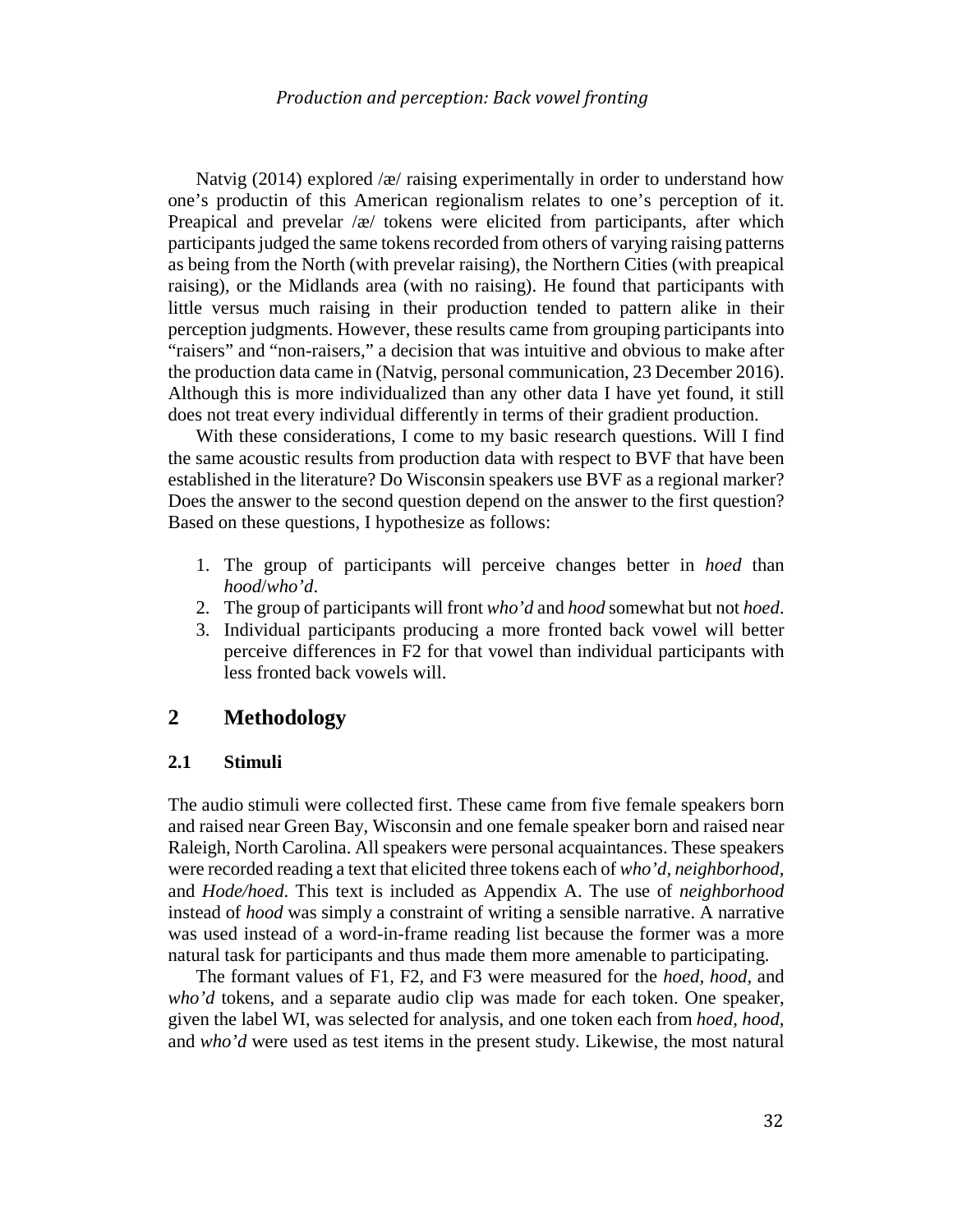sounding token of each vowel type was selected for the North Carolina speaker, who has been given the label NC.

The tokens from WI and NC were then resynthesized using Praat. Each recording was resampled down to 11 kHz. For each target word, four new audio clips were created, each progressively 100 Hz different in F2 from the previous step. For WI's tokens, these Hz values were successively added (fronting); for NC's tokens, these Hz values were successively subtracted (backing). The result was a set of five audio clips for each of the three vowels for both of the two speakers, for 30 test items total.

After the test items were prepared, 50 distractor items were created from the same speakers and from others. In the end, 80 stimulus items were created.

### **2.2 Experiment**

I recruited five participants who were college-aged, female, born-and rasied Wisconsinites. Young females are canonically at the forefront of sound change (Labov 1994; Clopper, Pisoni & de Jong 2006; Jacewicz, Fox & Salmons 2011), and so I hoped this group would show BVF.

The production portion of the experiment was carried out first. Participants were audio-recorded reading a slightly revised version of the aforementioned narrative reading (see Appendix B).

The perception portion of the experiment was carried out through Qualtrics. First in the survey was a basic demographic information request. Next, the audio stimuli were presented, with one item on the screen at a time. The order was randomized for each participant. Participants were instructed to rate each recording as *definitely Wisconsin, probably Wisconsin, probably not Wisconsin*, or *definitely not Wisconsin*.

#### **2.3 Analysis**

Acoustic analysis of the narrative reading involved forced alignment with FAVE (Rosenfelder et al. 2011), after which I checked all relevant boundaries by hand. A Praat script gathered the formant values for F1, F2, and F3 from the head and tail of each vowel, defined as at least three pulses each at 30% and 70% time points unless poor formant tracking necessitated moving these boundaries (which was seldom the case) either earlier or later in the vowel, depending on which was closer to the visible formants in the poorly tracking section. Hertz values were also converted into Bark and normalized using the Bark Difference metric. For each speaker, all tokens of a vowel were averaged.

An analysis of the perceptual experiment focused on plotting responses to related audio clips on a chart, fitting a trend line, and calculating the slope and  $\mathbb{R}^2$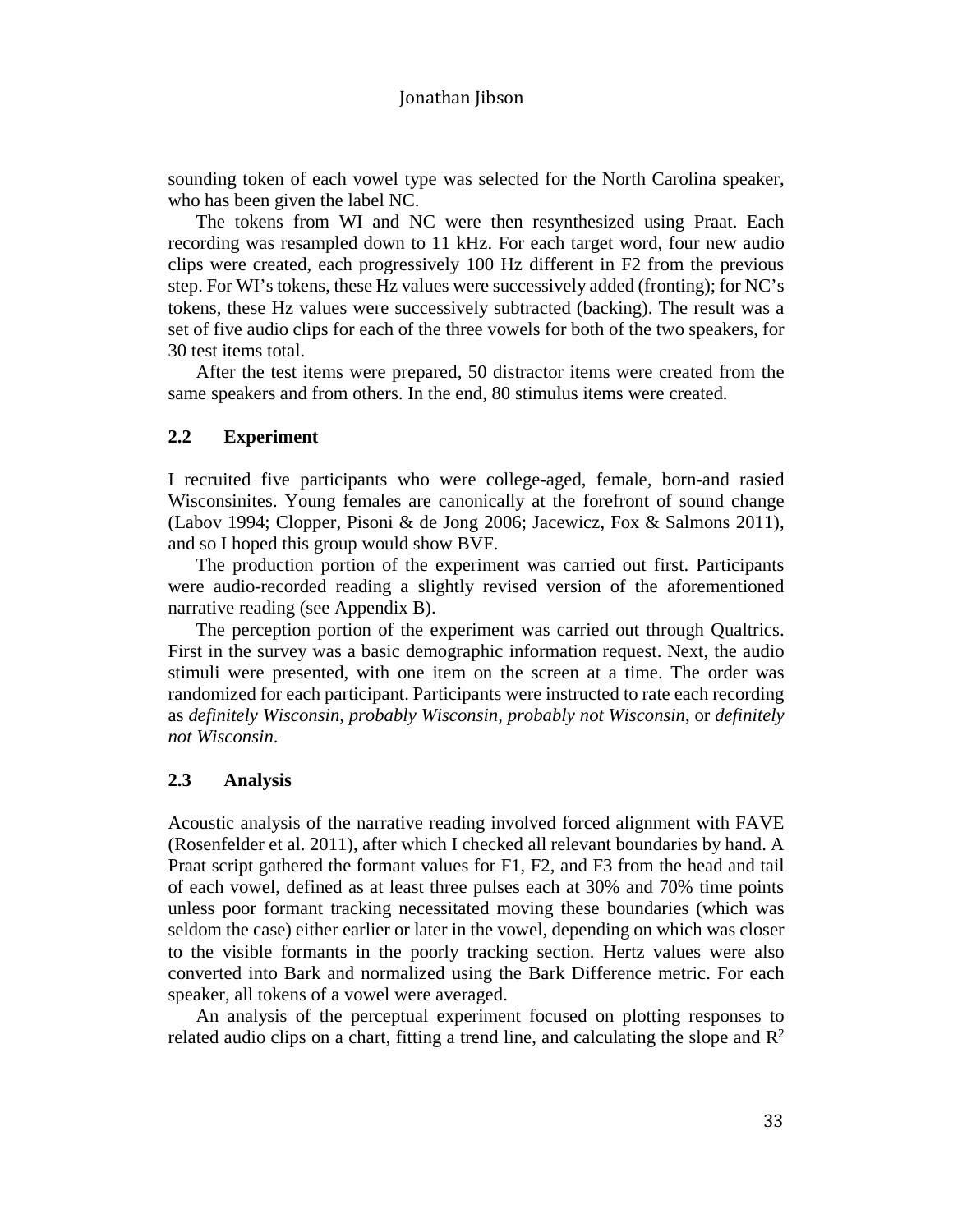coefficient of that trend line. In this way, I could ask whether, say, a more fronted or more backed *hoed* vowel was judged as being more or less Wisconsin sounding for both individual participants and the entire group. Two other scores were also used: QUAL and AUG. Both involved averaging the judgments to one audio clip from WI to those of a corresponding clip from NC. For QUAL, the unmodified WI clip was connected with the most modified NC clip, since these were each the most representative of Wisconsin English of its continuum; For AUG, the unmodified clip from each was the focus, as was the most modified clip from each. In this way, I could ask whether formant values' representativeness of Wisconsin English was more or less important to participants than the quality of the audio file itself.

Finally, the perceptual data was treated as a dependent variable of the acoustic data. A bar chart was created for each word (*hoed, hood,* and *who'd*). The participants were ranked along the X-axis according to their representativeness for that feature, following the non-normalized speaker-internal method outlined in Evans & Preston (2001). The Y-axis consisted of  $\mathbb{R}^2$  values of the trend line from the QUAL continuum for the word in question. Another set of bar charts was created in which the X-axis was the same but the Y-axis was the slope of the trend lines rather than the  $R^2$  values.

### **3 Results**

#### **3.1 Production**

Figure 1 below shows the average acoustic values for each speaker for *hoed, hood,*  and *who'd*. (The *head* tokens are included because they were used as speakerinternal anchor points for further analysis, as described below.) As expected, the /u/ vowels showed the greatest variation across speakers, with the /o/ and /ʊ/ vowels being comparably consistent across speakers. It would appear, based on these findings, that  $\sqrt{u}$  is relatively variable while  $\sqrt{o}$ ,  $\sigma$  are relatively consistent. Looking at the Parents and Grandparents generations reported in Jacewicz, Fox & Salmons  $(2011)$ , we see that /u/ and even /o/ are considerably more fronted than is traditional in Wisconsin – by about 300 and 400 Hz, respectively – and  $\sqrt{\frac{1}{2}}$  fronted by about 100 Hz.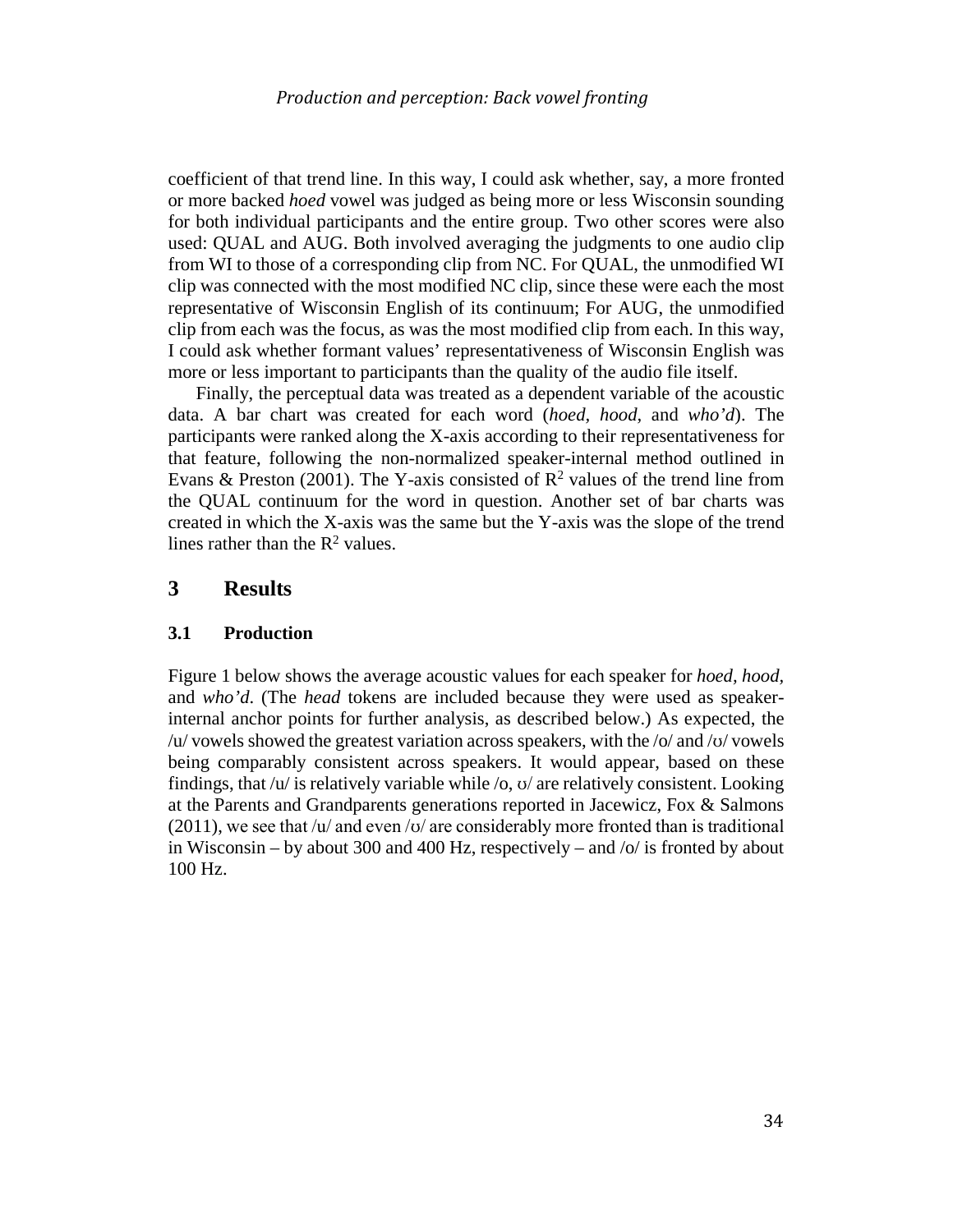

Figure 1: Speaker average productions, with Hertz values on the left and Bark Difference values on the right

To situate these results in a larger context, the group's average Hertz values for F2 can be compared to those of other studies. Clopper, Pisoni & de Jong (2006) included data on the North dialect area. Their measurements were taken at one-third time points, which correspond closely to my 30% time point measurements. My/ $\sigma$ / values were more fronted, with my ellipsis only overlapping theirs by a small margin. My /o/ values were well within their ellipsis but clearly less fronted than the their main cluster of tokens. My /u/ values were also well within their ellipsis, though their group is heavily skewed by only a small number of very fronted outliers where my data is heavily skewed by one back outlier (and so my data appear much more fronted than theirs).

My data conform more closely with the findings of Jacewicz, Fox  $\&$  Salmons (2011), as is to be expected given that their participants and mine came more narrowly from Wisconsin and not from a broader sample of the Northern dialect area. Table 1 presents my 30% time point values compared to the 35% time point values from Jacewicz, Fox & Salmons (2011) across generations. My findings are closer to the Girls generation than to P(arents) or G(randparents), which are below dubbed Grandmothers and Mothers. This fits with our expectations, since "Girls" was defined as 8–12 year olds and their study was published in 2011 (so that 18– 22 year olds today are from the same age cohort). We can see that *hood* is more fronted in my data than in the Girls data but that *hoed* and *who'd* are less fronted. However, these differences are only about 50 Hz for each.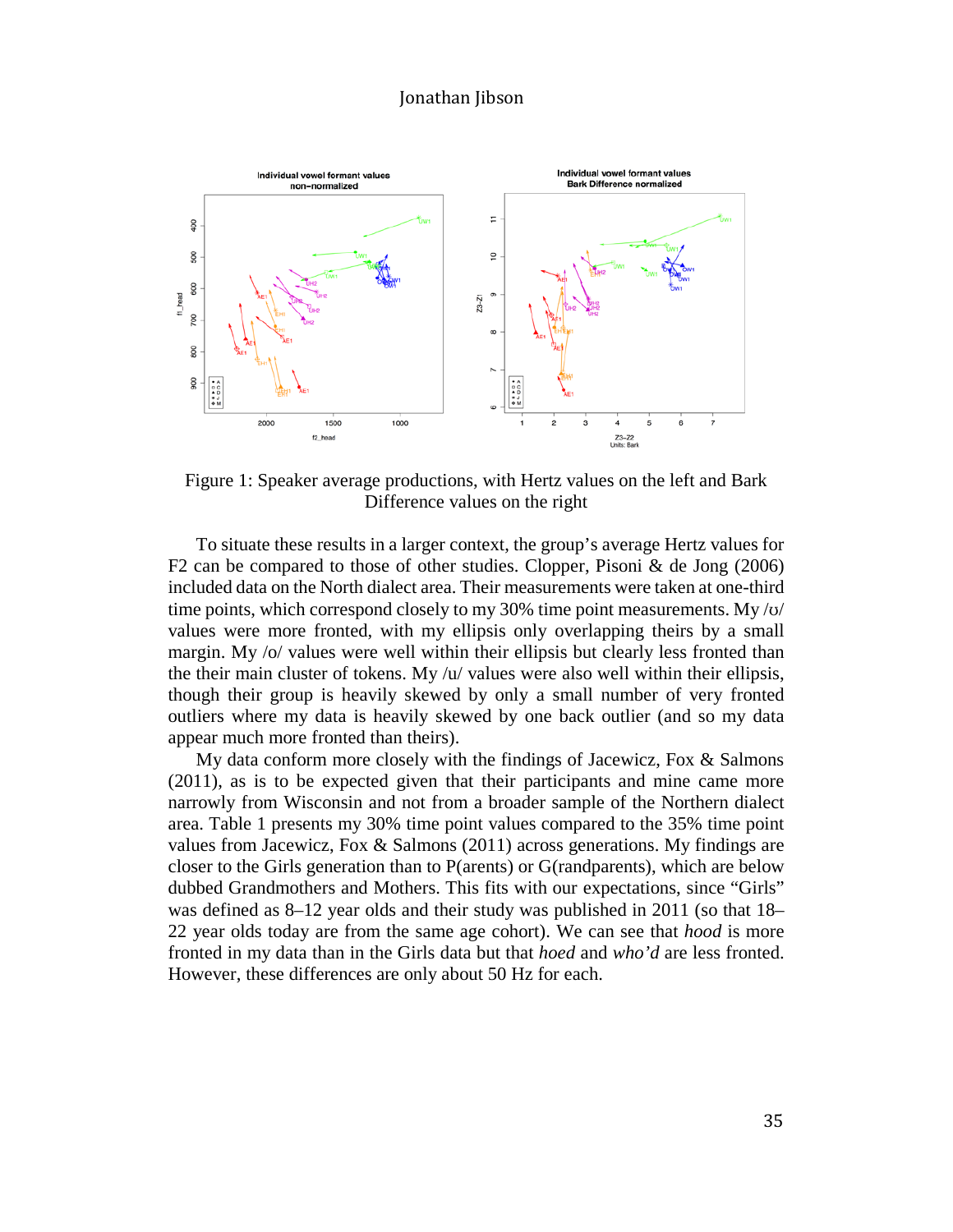Table 1: Head F2 values in Hz from three generations in Southeast Wisconsin compared to data from the present study

| Word  | <b>Grandmothers</b> | <b>Mothers</b> | <b>Girls</b> | J    |
|-------|---------------------|----------------|--------------|------|
| Hoed  | 871                 | 973            | 1170         | 1118 |
| Hood  | 1207                | 1276           | 1639         | 1694 |
| Who'd | 933.                | 998            | 1258         | 1218 |

I followed Evans and Preston's (2001) speaker-internal method for ranking speakers from most to least fronted. Using *head* as the anchor in this speakerinternal indexing approach, we can rank speakers from least to most fronted  $/u$ ,  $v$ , o/. These rankings are used for the production-perception connection portion of the analysis below. Also, from these rankings, it became clear that speakers tended to be ranked about the same for all back vowels. Table 2 displays the rankings for each vowel as well as the average for the three back vowels, with 1 being the most representative of Wisconsin English in the group.

Table 2: Speaker rankings according to Wisconsin English representativeness

| Participant /u/ |     | $ {\bf u} $     | /0/ |
|-----------------|-----|-----------------|-----|
| A               | 5th | 4th             | 4th |
| $\mathcal{C}$   | 6th | 6th             | 5th |
| D               | 4th | 5th             | 6th |
| E               | 2nd | 1 <sub>st</sub> | 1st |
| $\mathbf I$     | 1st | 2nd             | 3rd |
| M               | 3rd | 3rd             | 2nd |

For a deeper look at the connection between the rankings of one vowel and those of another, I calculated the  $R^2$  coefficients for each pair of vowels in Table 3. What we see is that /v/ has an equal  $\mathbb{R}^2$  coefficient for its correlation with /u/ and its correlation with  $\overline{\frac{1}{2}}$  /o, but  $\overline{\frac{1}{2}}$  /o have a notably lower value. These results suggest that the forms associated with BFV co-occur to a fair extent.

Table 3:  $R^2$  coefficients for speaker rankings between vowel pairs

|     | u | $ {\bf 0} $ | /0/                      |
|-----|---|-------------|--------------------------|
| /u/ | - | 0.78        | 0.43                     |
| U   | - | -           | 0.78                     |
| /0/ | - |             | $\overline{\phantom{0}}$ |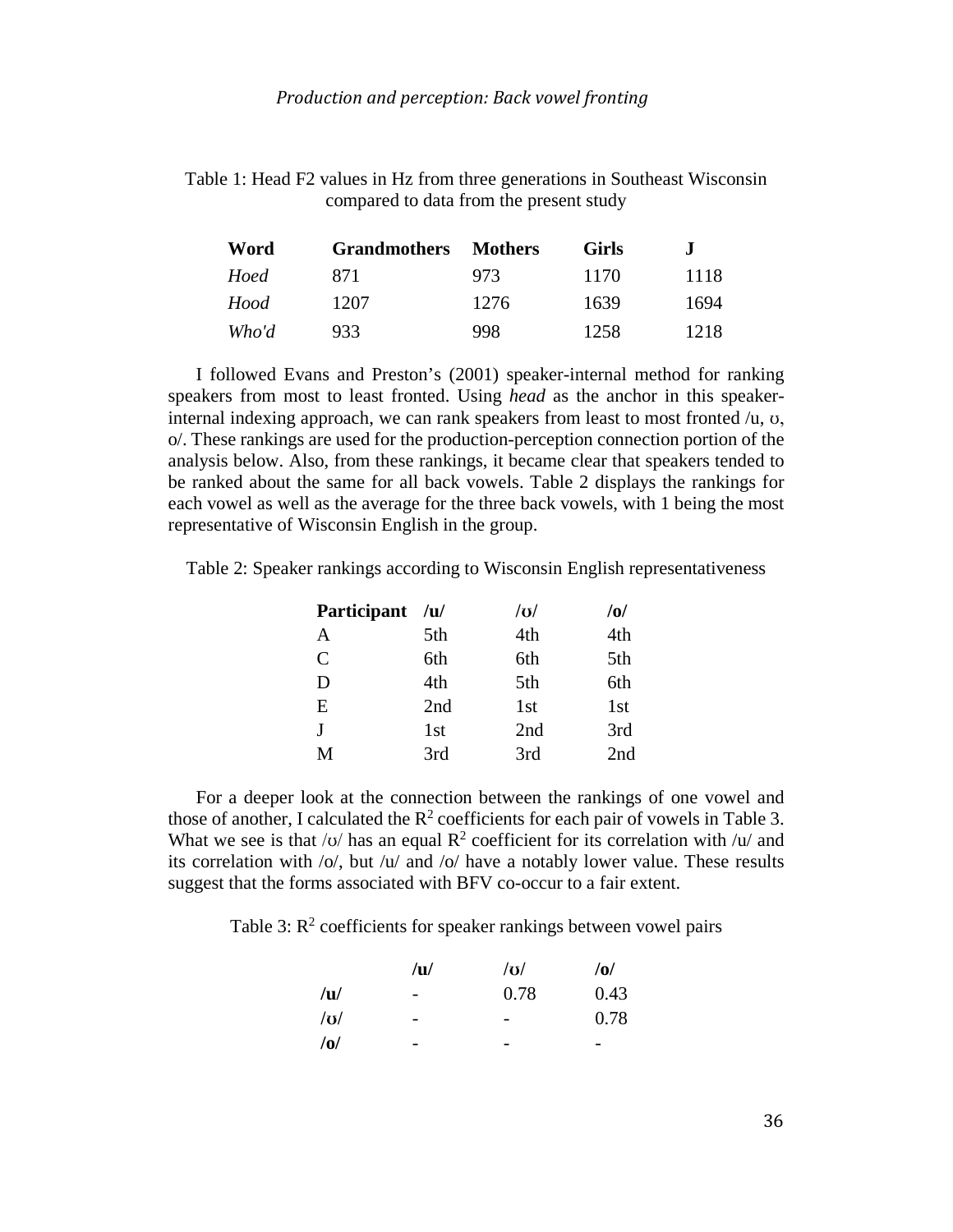#### **3.2 Perception**

As an illustration of the results from the perception experiment, I have displayed in Figure 2 the four graphs for the judgments of *hoed* averaged across all speakers. The top two graphs show judgment scores to WI's and NC's tokens. The bottom two graphs explore whether judgments were more influenced by formant values or by the progressively more artificial sounding quality of the audio: the bottom left graph, QUAL, shows WI's 0 averaged with NC's 4, WI's 1 averaged with NC's 3, and so forth; the bottom right graph, AUG, shows WI's 0 averaged with NC's 0, WI's 1 averaged with NC's 1, and so forth. Judgments had the possible values of 1, 2, 3, or 4, but in these graphs the axis is 1 (definitely not Wisconsin) and the upper boundary is 3 (probably Wisconsin). NC's trend line should have the opposite slope from WI's because step 0 for NC is its least Wisconsin sounding token, not its most Wisconsin sounding token. QUAL should have positive slope values for the same reason that WI should, and I guessed that AUG would have negative slope values.





The data in Figure 2 is given to illustrate how trend line information was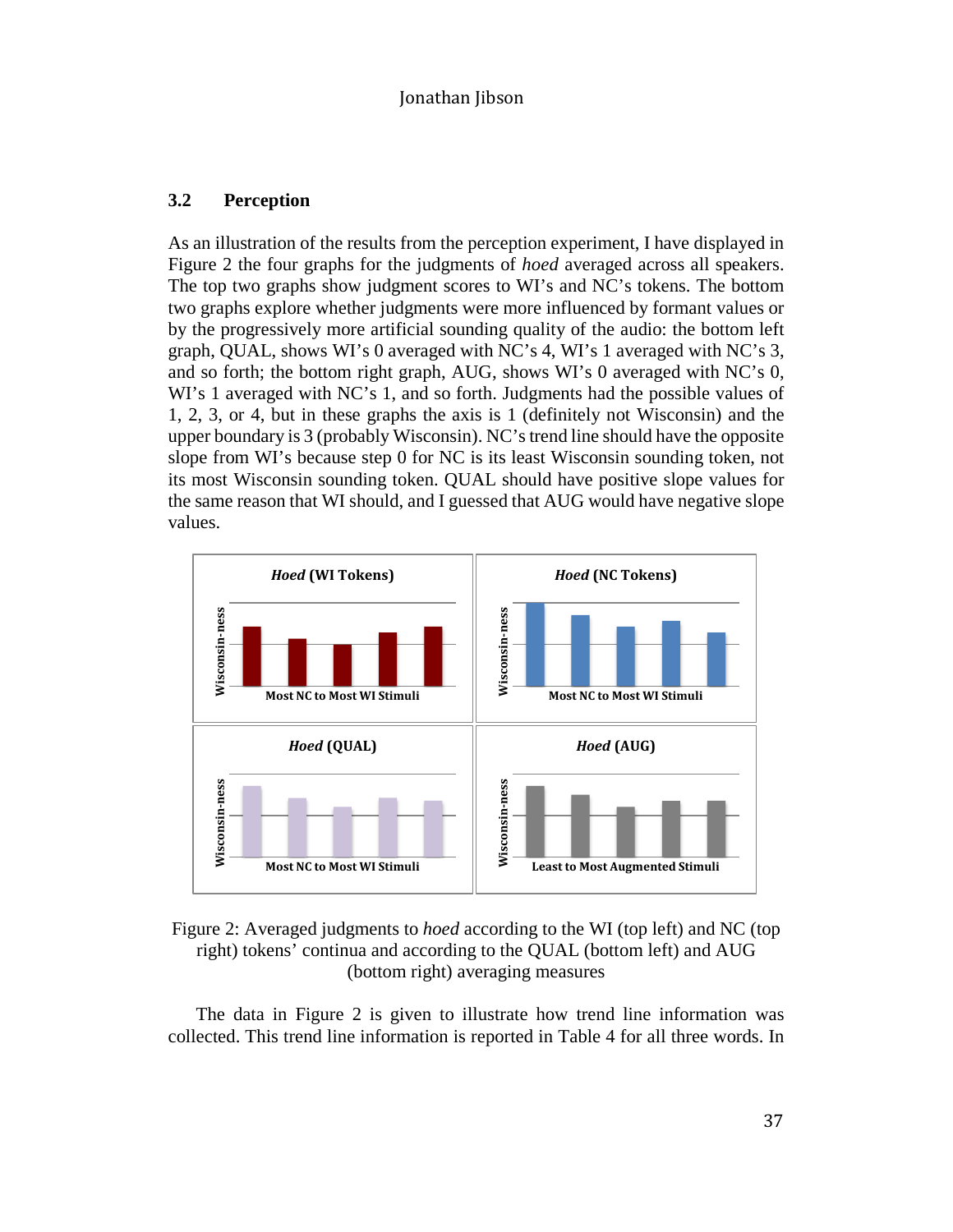several ways, Table 4 contradicts our expectations. The slope values should be negative for WI and positive for NC, indicating that tokens with more canonically Wisconsin formant values would be judged on average as sounding more canonically Wisconsin. However, NC's slope values were negative for all words, and WI's slope was positive for *hoed*. These observations are enriched by discussing  $\mathbb{R}^2$  coefficients. WI's *hoed* value is extremely small, making the surprising negative slope less problematic. However, NC's *who'd* has a reasonable R2 coefficient, and for *hoed* the value is tremendous, such that the positive slopes for these words remains an issue. For every word, there are large discrepancies between responses to WI and NC.

| Table 4: Trend line information for aggregate judgments |  |  |  |
|---------------------------------------------------------|--|--|--|
|                                                         |  |  |  |

| Word  | <b>Trend</b>   | WI          | <b>NC</b>   | <b>QUAL</b> | <b>AUG</b>  |
|-------|----------------|-------------|-------------|-------------|-------------|
| Hoed  | Slope<br>$R^2$ | pos<br>0.01 | neg<br>0.82 | pos<br>0.01 | pos<br>0.82 |
| Hood  | Slope<br>$R^2$ | neg<br>0.92 | neg<br>0.13 | neg<br>1.00 | neg<br>0.80 |
| Who'd | Slope          | neg         | neg         | neg         | neg         |
|       | $R^2$          | 0.32        | 0.02        | 0.17        | 0.01        |

Next we compare QUAL to AUG in an attempt to isolate the influence of formant values as opposed to the influence of augmentation in audio quality. For *hoed*, both QUAL and AUG are negative; for *hood* and *who'd*, both QUAL and AUG are negative. This suggests that neither QUAL nor AUG can predict the slope of the trend line. Other problems emerge when considering  $\mathbb{R}^2$  values. The QUAL correlation is weakest for *hoed*, which is to be expected given that Wisconsin does not participate in /o/ fronting. Thus, for *hoed*, AUG explains the data much better than does QUAL. Surprisingly, the QUAL correlation for *hood* fits with perfect correlation, and yet AUG still explains a tremendous amount of variation. The values for *who'd* are more what I was expecting: a reasonable  $\mathbb{R}^2$  value for QUAL and a tiny one for AUG. The long and short of this analysis is that the augmentedness apparently played nearly as large a role in participant answers as formant values did.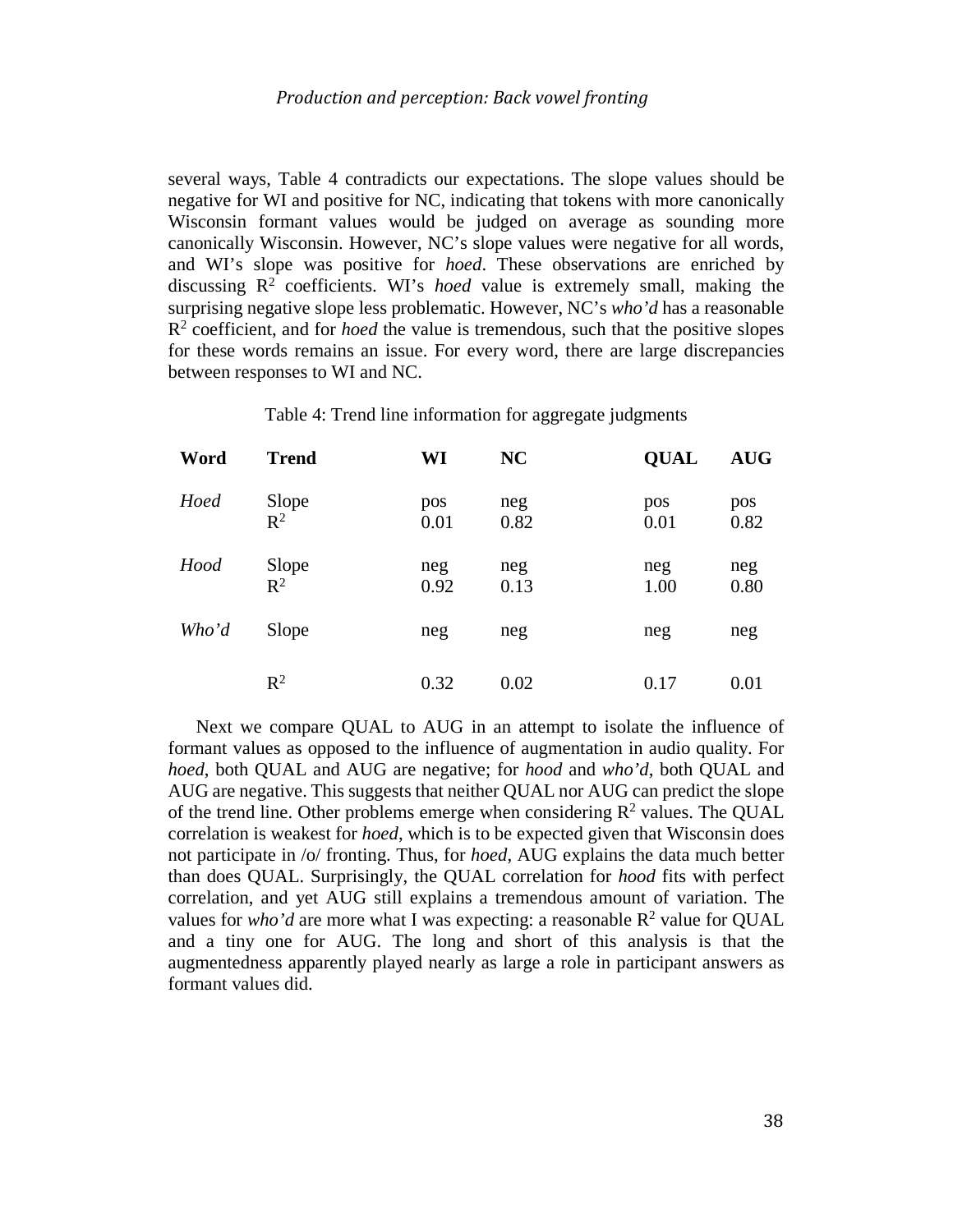### **3.3 Connection**

We now turn to the connection portion of the analysis. Here, the perception data are considered dependent variables of the production data. This can be seen in Figure 3. The X-axis of each chart consists of the six participants ranked according to their average representativeness of Upper Midwestern English formant values for a given word. The Y-axis of each chart consists of the trend line  $\mathbb{R}^2$  correlation coefficients taken from the production data. For *who'd* and *hood*, there is rather weak correlation, much like that between formant value and judgment score reported above in the production data. For *hoed*, the pattern is stronger, though impressionistically the data show a pattern that is not linear.



Figure 3: Connections between speaker frontedness in production and  $\mathbb{R}^2$ correlation coefficients from perception judgment trend lines (QUAL)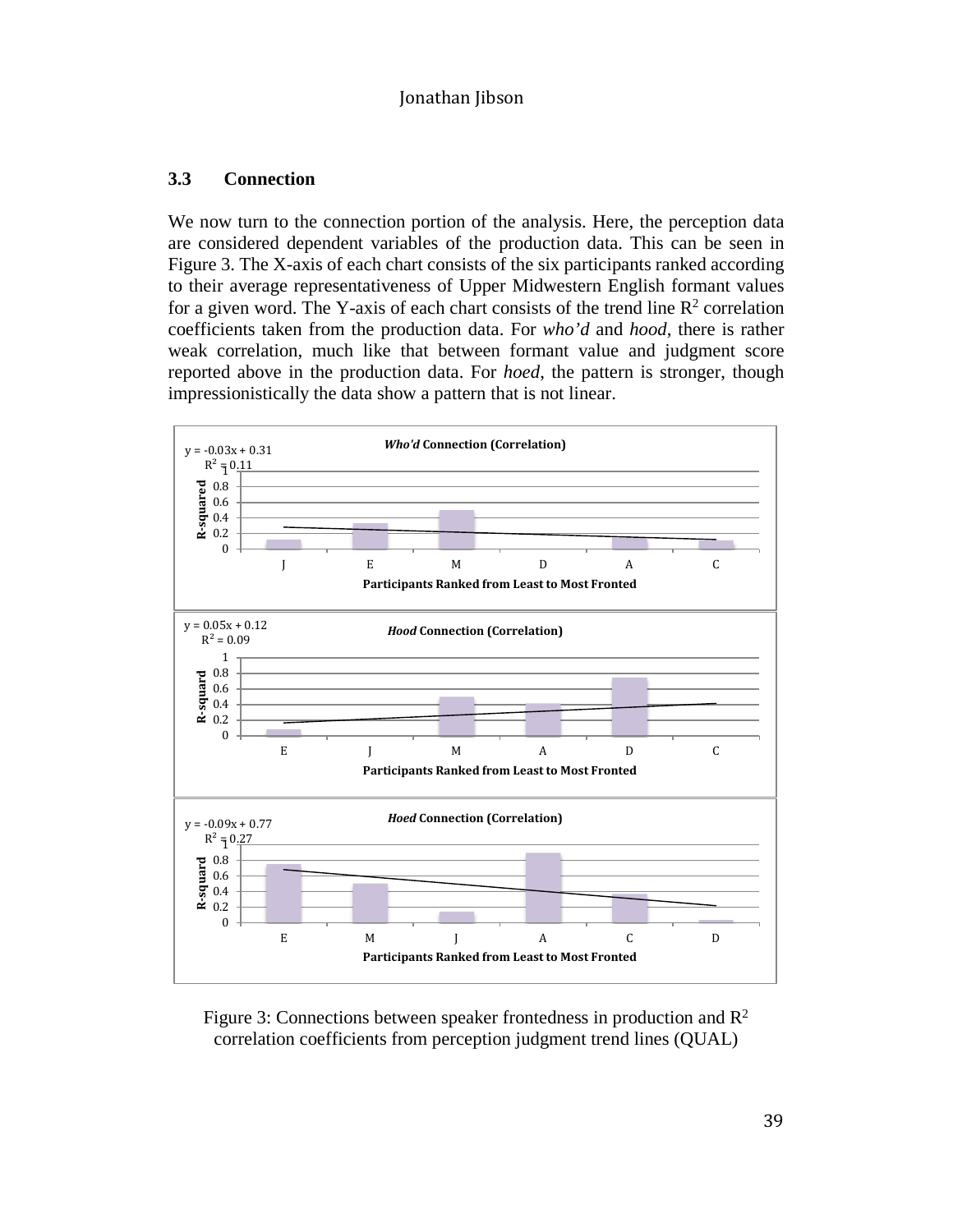I repeated this analysis using trend line slope as opposed to trend line  $\mathbb{R}^2$  value. These are presented in Figure 4. Here, *hoed* shows the strongest connection while *hood* and *who'd* show the weakest. I should point out that Figure 3 and Figure 4 each only look at one aspect of the trend lines but cannot consider both at the same time. This may make Figure 3 deceiving, since participants vary in their trend line slopes.



Figure 4: Connections between speaker frontedness in production and slope values from perception judgment trend lines (QUAL)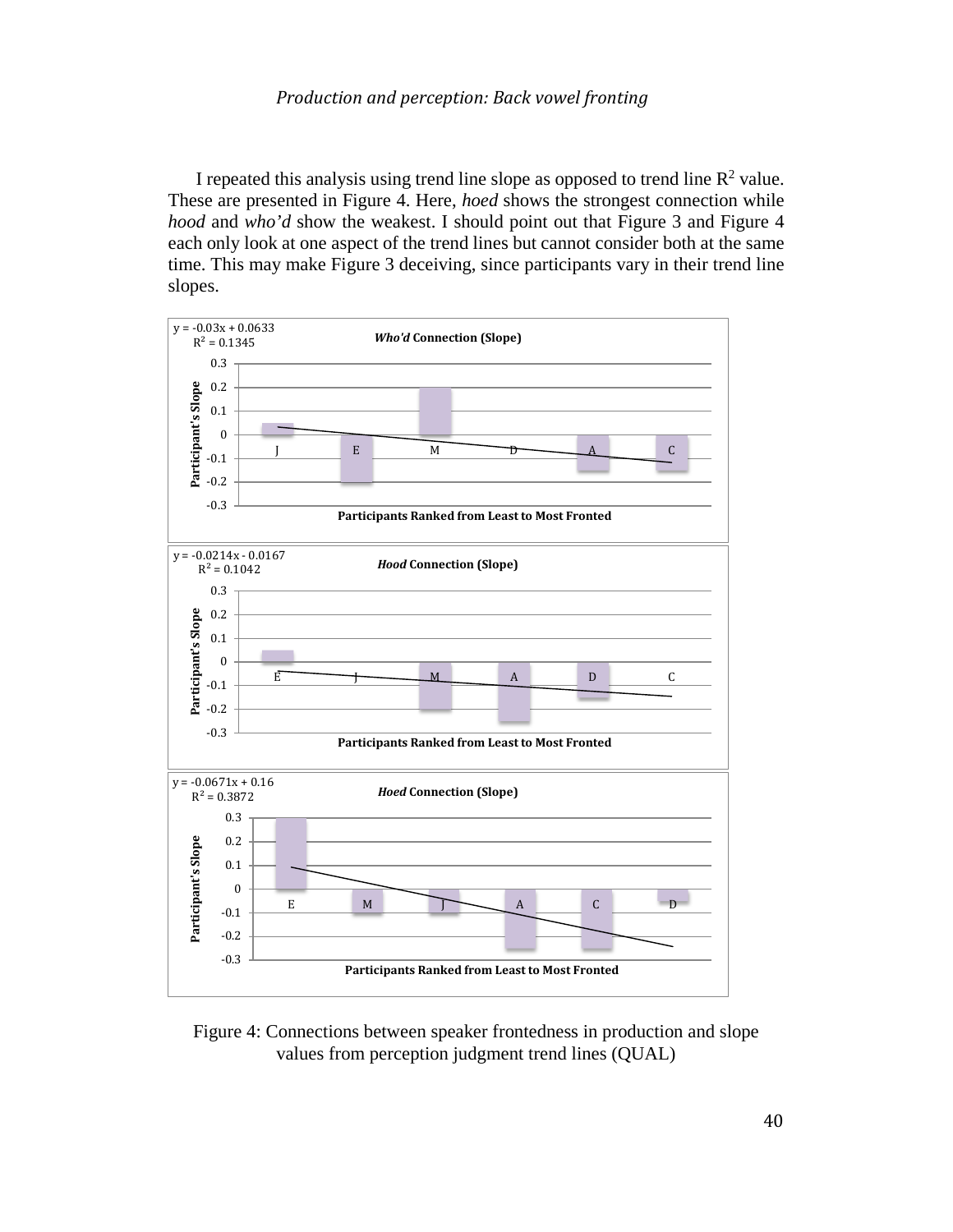# **4 Discussion**

The production data conform largely to expectations: my participants showed fronting of /u,  $\sigma$ / but not /o/. One noteworthy exception is that my / $\sigma$ / results seem further forward than that of other researchers. The perception data I gathered is more complicated and less conclusive. There were generally weak and sometimes counterintuitive patterns for related sets of audio stimuli. Speakers were no better at discerning steps in *hoed* than in *who'd*, but they were remarkably adept at discerning steps in *hood*. But this is only on the whole, as judgments for WI and NC were not particularly similar. Figure 3 shows the interesting finding that, for *who'd* and *hood*, being more fronted meant that judgments were less predictable/consistent than average, whereas for *hoed* being more fronted meant that judgments were more predictable/consistent than average. It has been suggested to me that salience might be at play here – perhaps *hoed* is socially salient while the others are not (or vice-versa). I leave this to further research.

Connecting production with perception is not as simple as I had anticipated. The chief difficulty is that high correlation did not correspond to slope direction, making an analysis of correlation alone unreliable. There were patterns indicating a connection between frontedness and perception judgments, but they were inconsistent: some participants had high correlation and a positive slope, meaning that they judged the tokens as expected, whereas some participants had high correlation and a negative slope, meaning that they judged the tokens opposite our expectations. I believe that grouping speakers together according to inter-speaker production hallmarks might mitigate these issues, though of course this would also lose the individual basis that motivated this work in the first place.

Returning to my original hypotheses, we find that they are all in need of modification, some more so than others.

- 1. The group of participants perceived changes best in *hood,* then *who'd*, and then *hoed*.
- 2. The group of participants fronted *who'd* to some extent, but they strongly fronted *hood* and even fronted *hoed* a little.
- 3. Individual participants producing a more fronted back vowel did not necessarily better perceive differences in F2 for that vowel than individual participants with less fronted back vowels did – the connection was different word by word.

In this project, I was chiefly interested in connecting production and perception on an individual level. It was decidedly exploratory, and so some aspects of the methodology proved much less valuable than others. I would conduct another study as a follow-up to the present study.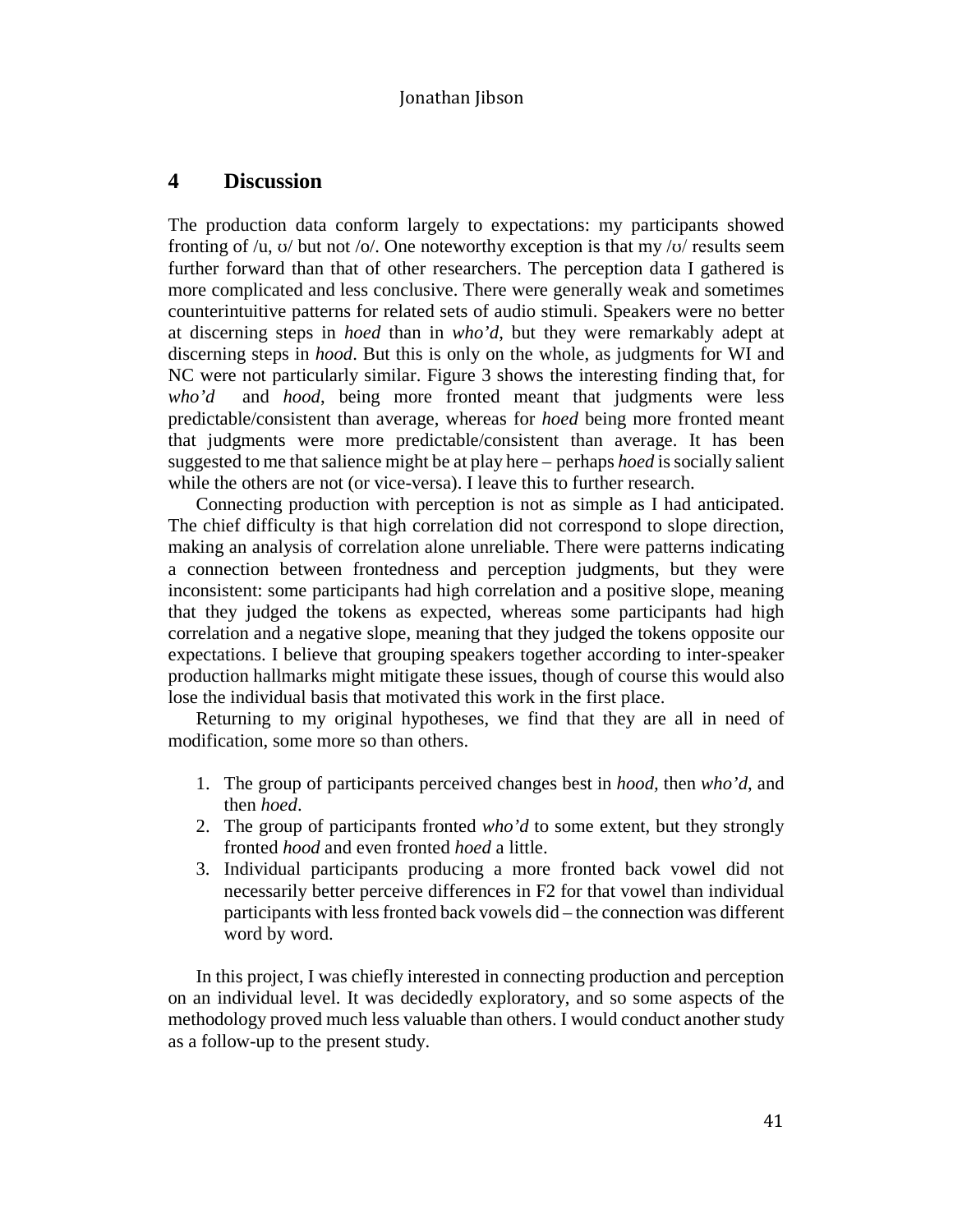The most important adaptation in my next study would be in the perception judgment. I asked participants essentially whether or not a speaker sounded like they were from Wisconsin. But "not Wisconsin" was almost certainly too broad. For one thing, Wisconsinites in one part of the state speak differently from others, and the formant values I considered as the standard for comparison were representative of Wisconsin. Additionally, the task of choosing whether someone is not from X is probably more difficult than choosing whether someone is indeed from Y. In the follow-up study, rather than giving participants a four-point scale based solely on "Wisconsin," I would present a map like that of Plichta & Preston (2005). The map I would use is below in Figure 5. This map consists of three Northern, two central, and three Southern cities.



Figure 5: Potential cities to be used for the next experiment

I would of course need to narrow my focus down in this next study. The first consideration I would make is whether using both WI and NC is really the right choice. It introduced more complication than I had anticipated. While that is not necessarily bad, I openly admit that there are theoretical ramifications that I don't yet understand. I would not know how to tease out the role of formant values versus augmented sound if I were to use one speaker, but it may simply be biting off more than I can chew to use two voices.

Whether I used two speakers for the test stimuli or just one, I would still use NC's formant values as end values for the WI continua. That is, instead of arbitrarily selecting formant modification step values and only changing one formant in successive steps, I would ensure that all three formants were changed in the amount that gave WI\_4 as nearly as possible the formant values for NC\_0 (and vice-versa, if using NC). This would create stimuli that sound more natural and are more authentic in vowel quality.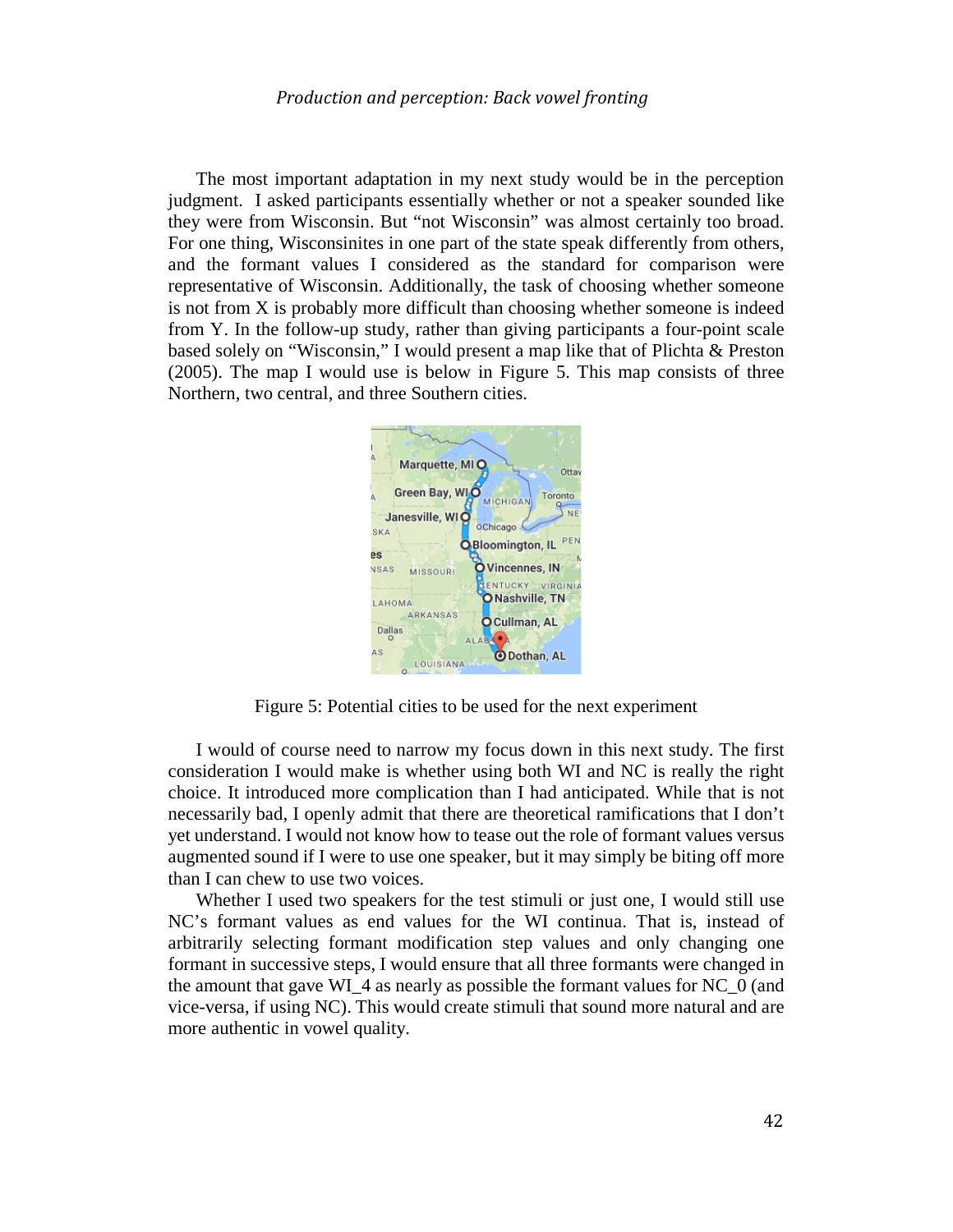Another change in the next version of this research would be including every test token twice instead of just once (which would also call for a commensurate increase in the number of distractor tokens). This follows Plichta & Preston's (2005) *guide* study as well, and it would lend greater reliability to the responses collected from participants.

I would very much like to gather speaker judgments from other points on the map in Figure 5. Since Janesville is third from the top and my participants this round came from near there, getting participants from Nashville, third from the bottom, feels most appropriate. An alternative would be to gather data from central Ohio and western North Carolina, as Jacewicz, Fox & Salmons (2011) did. This may simply be out of my reach for the time being, and it would probably be more prudent to call for other researchers in those areas to follow up on my results with speakers from those areas.

Finally, I do not believe that the production data would need to come from the narrative reading – I settled on the latter here merely for the sake of recruiting more comfortably. Instead, a word-in-frame reading list might be more prudent. For example, eliciting all possible *h\_d* words (*heed, hid, hayed,* etc.) in the frames "Please say \_\_\_\_\_ for me," "We asked if \_\_\_\_\_ was the right word," and "Cite twice" may be sufficient.

With these considerations, I would have a deeper look at how BVF is distributed acoustically and perceptually across the North-South line in American English.

# **Appendix A**

Billy Hudd loved gardening. Working in the dirt was the most fun way to play for him. If Billy hid this passion, or tried to, it was unsuccessful. For Christmas, his sister asked for candy, but he asked for a hoe. Alas, his parents, who'd simply hemmed and hawed (and then hawed and hemmed) paid no heed – they wouldn't even let him haggle for one. Billy just had to find another way to get the tool, but nothing was coming into his head.

There was an elderly lady in Billy's neighborhood named Gertrude Hode. Billy thought of her as an old hag, and his parents made sure he always hayed the animals she kept in the backyard. But she loved to give surprises, and she had one for Billy. She saw that he'd been playing with a rickety old builder's hod, and she admired the way Billy hoed his garden faithfully with it. She knew the thing Billy wanted, and she had one. After she hayed the goats, she decided to head as quickly as possible to the Hudd residence and make a delivery.

When Billy woke up the next day, there was a gift on the doorstep: the gardening instrument of his dreams. "Aha!" thought Billy, who'd already forgotten his run-down hod. "This is the best day of my life! Who'd have thought – she's not a hag after all. What was the likelihood of that?" Right away, Billy wrote a letter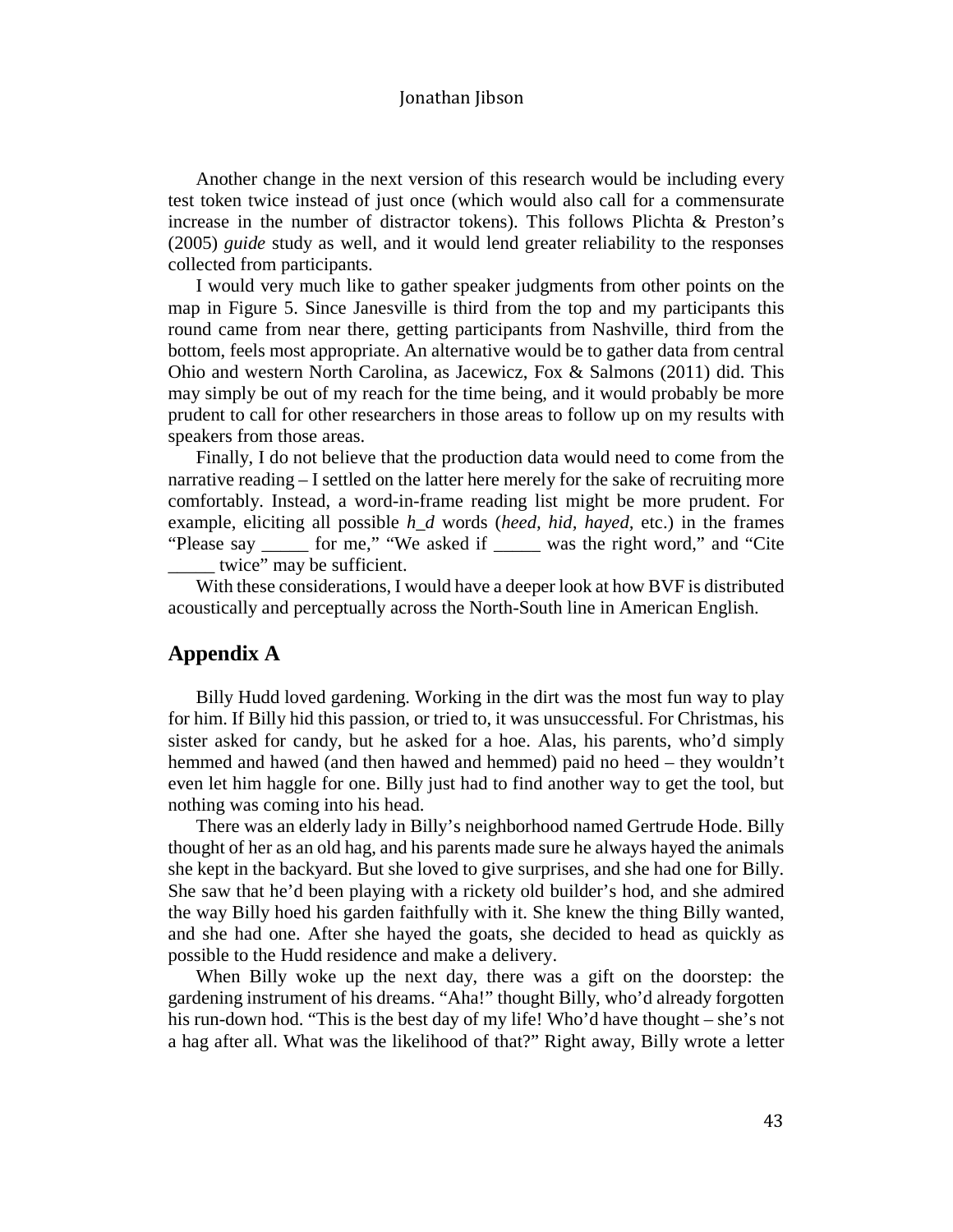apologizing to his old neighbor and thanking his new friend. Billy hid it unsneakily on her doorstep. From that day on, Billy hayed the animals without grumbling, and he neither hemmed nor hawed about it.

"Time to put on my gloves and pull up my hood and work until I've hoed out this entire garden. Hey, who wants to join in?" Billy hid the desire to garden no longer. He'd never been so glad. And Billy Hudd never picked up the old hod again.

# **Appendix B**

*Time to read a little tale that gives a little nod to how playtime got a little stale for Billy and the hod*

Billy Hudd loved gardening. Nothing was more fun in his mind than playing in the dirt in his neighborhood. If Billy hid this passion, or tried to, it was unsuccessful. For Christmas, his sister asked for candy, but Billy asked for a hoe. Alas, his parents simply hemmed and hawed (and then hawed and hemmed). They paid no heed. Billy just had to find another way to get the tool, but nothing was coming into his head.

There was an elderly lady in Billy's neighborhood named Gertrude Hode. Billy thought of her as an old hag, and his parents made sure he always hayed the animals she kept in the backyard. But she loved to give surprises, and she had one for Billy. He'd been playing with a rickety old builder's hod, and she admired the way Billy hoed his garden faithfully with it. She knew the thing Billy wanted, and she had one. Who'd help the boy out if not her? After she hayed the goats, she decided to head quickly to the Hudd residence and make a delivery.

When Billy woke up the next day, there was a gift on the doorstep: the gardening instrument of his dreams. "This is the best day of my life," thought Billy, already forgetting his run-down hod. "Who'd have thought – she's not a hag after all. I'm so lucky I live in her neighborhood!" Right away, a good idea came into his head: Billy wrote a letter apologizing to his new friend for treating her like a hag. Billy hid the letter on her doorstep. From that day on, Billy hayed the animals without grumbling, and he neither hemmed nor hawed about it.

"Time to get out and work until I've hoed out this entire garden. Who'd have thought – my dreams have come true!" Billy hid the desire to garden no longer. He'd never been so glad. And Billy Hudd never picked up the old hod again.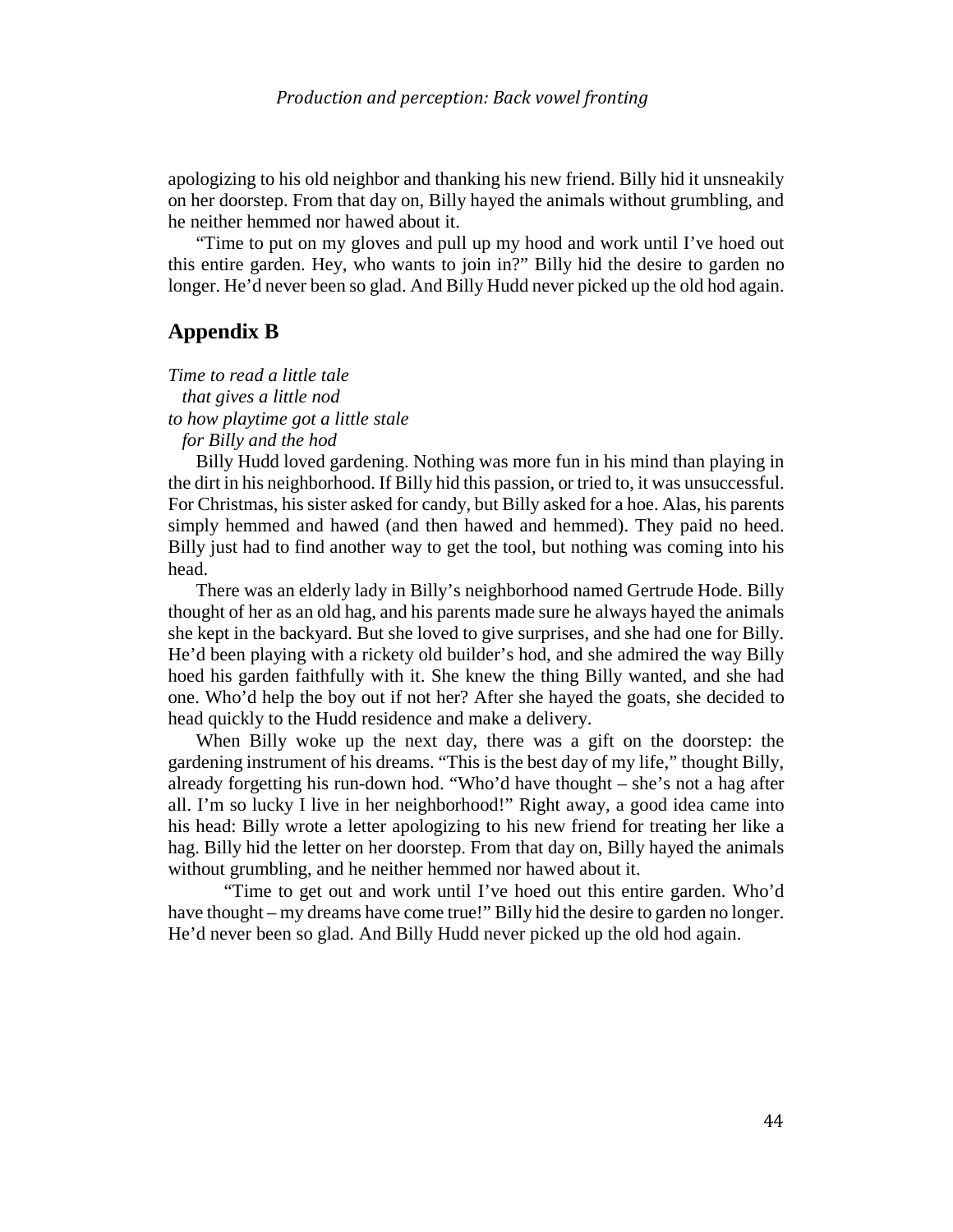### **References**

- Ash, Sharon. 1996. Freedom of movement: /uw/-fronting in the Midwest. In Jennifer Arnold (ed.), *Sociolinguistic variation: data, theory and analysis: Selected papers from NWAV 23 at Stanford*, 3–25. Stanford: CSLI Publications.
- Baranowski, Maciej. 2008. The fronting of the back upgliding vowels in Charleston, South Carolina. *Language Variation and Change* 20(3):527– 551.
- Clopper, Cynthia, David Pisoni & Kenneth de Jong. 2006. Acoustic characteristics of the vowel systems of six regional varieties of American English. *Journal of the Acoustical Society of America* 118(3):1661–1676.
- Evans, Betsy & Dennis R. Preston. 2001. When it's not nice to be normal: What's missing from normalized data? *University of Pennsylvania Working Papers in Linguistics* 7(3):61–65.
- Fridland, Valerie & Kathy Bartlett. 2006. The social and linguistic conditioning of back vowel fronting across ethnic groups in Memphis, Tennessee. *English Language and Linguistics* 10(1):1–22.
- Fridland, Valerie, Kathryn Bartlett & Roger Kreuz. 2004. Do you hear what I hear? Experimental measurement of the perceptual salience of acoustically manipulated vowel variants by Southern speakers in Memphis, TN. *Language Variation and Change* 16(1):1–16.
- Hagiwara, Robert. 1997. Dialect variation and formant frequency: The American English vowels revisited. *The Journal of the Acoustical Society of America* 102(1):655–658.
- Harrington, Jonathan. 2012. The coarticulatory basis of diachronic high back vowel fronting. In Maria-Josep Solé & Daniel Recasens (eds.), *The initiation of sound change: Perception, production, and social factors*, 103–122. Amsterdam: John Benjamins.
- Harrington, Jonathan, Felicitas Kleber & Ulrich Reubold. 2008. Compensation for coarticulation, /u/-fronting, and sound change in standard southern British: An acoustic and perceptual study. *The Journal of the Acoustical Society of America* 123(5):2825–2835.
- Jacewicz, Ewa, Robert Allen Fox & Joseph Salmons. 2011. Cross-generational vowel change in American English. *Language Variation and Change* 23(1):45–86.
- Kleber, Felicitas, Jonathan Harrington & Ulrich Reubold. 2011. The relationship between the perception and production of coarticulation during a sound change in progress. *Language and Speech* 55(3):383–405.
- Labov, William. 1994. *Principles of linguistic change: Internal factors*. Oxford: Blackwell.